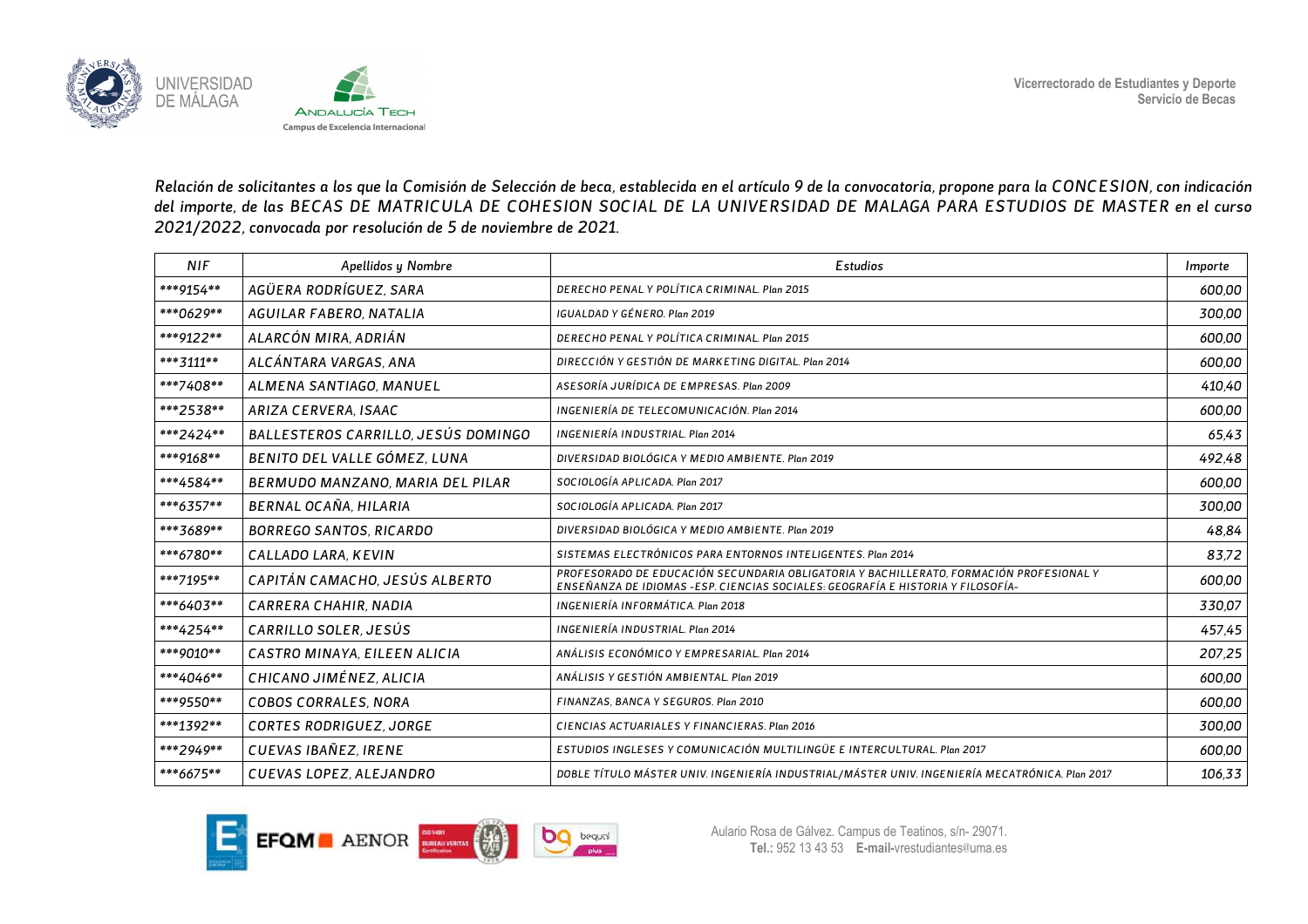



| ***9178** | DANIEL NÚÑEZ, MARINA                  | PROFESORADO DE EDUCACIÓN SECUNDARIA OBLIGATORIA Y BACHILLERATO, FORMACIÓN PROFESIONAL Y<br>ENSEÑANZA DE IDIOMAS - ESP. ORIENTACIÓN EDUCATIVA-                               | 600,00 |
|-----------|---------------------------------------|-----------------------------------------------------------------------------------------------------------------------------------------------------------------------------|--------|
| ***5446** | DE GRACIA REYES, MARÍA FELIPA         | INGENIERÍA INDUSTRIAL. Plan 2014                                                                                                                                            | 375.37 |
| ***6920** | DOMÍNGUEZ BARRASA, SUSANA             | PROFESORADO DE EDUCACIÓN SECUNDARIA OBLIGATORIA Y BACHILLERATO, FORMACIÓN PROFESIONAL Y<br>ENSEÑANZA DE IDIOMAS -ESP. EDUCACIÓN FÍSICA-                                     | 600,00 |
| ***5819** | DOMINGUEZ VILLANUEVA, PAULA           | GESTIÓN DEL PATRIMONIO LITERARIO Y LINGÜÍSTICO ESPAÑOL. Plan 2009                                                                                                           | 600.00 |
| ***5623** | EL ABDELLAOUI SOUSSI, ABDELLATIF      | CIENCIAS ACTUARIALES Y FINANCIERAS, Plan 2016                                                                                                                               | 300,00 |
| ***3366** | ESCRIBANO SANTANA, ADRIÁN             | PRODUCCIÓN ARTÍSTICA INTERDISCIPLINAR, Plan 2014                                                                                                                            | 600.00 |
| ***2694** | FERNANDEZ REYES, ALMUDENA             | CONSULTORÍA LABORAL Y DESARROLLO PROFESIONAL. Plan 2018                                                                                                                     | 600,00 |
| ***2527** | FERNÁNDEZ ROSAS, ÁNGEL FRANCISCO      | ABOGACÍA. Plan 2014                                                                                                                                                         | 600.00 |
| ***3291** | FRÍAS PONCE, PALOMA                   | CONSULTORÍA LABORAL Y DESARROLLO PROFESIONAL. Plan 2018                                                                                                                     | 600.00 |
| ***0387** | GÁLVEZ GARCÍA, CARMEN                 | POLÍTICAS Y PRÁCTICAS DE INNOVACIÓN EDUCATIVA. Plan 2010                                                                                                                    | 600,00 |
| ***4100** | GARCÍA AGUILERA, VICENTE              | INGENIERÍA INDUSTRIAL. Plan 2014                                                                                                                                            | 294.02 |
| ***4072** | GARCÍA DELGADO, MARÍA DE LOS MILAGROS | PREVENCIÓN DE RIESGOS LABORALES, Plan 2010                                                                                                                                  | 328,99 |
| ***9476** | GARCÍA ESPINOSA, JORGE                | RECURSOS HÍDRICOS Y MEDIO AMBIENTE. Plan 2009                                                                                                                               | 536,88 |
| ***3833** | GARCÍA GARCÍA, ISMAEL                 | INGENIERÍA ACÚSTICA. Plan 2011                                                                                                                                              | 414.50 |
| ***3556** | GARCÍA MUÑOZ, ELENA                   | PROFESORADO DE EDUCACIÓN SECUNDARIA OBLIGATORIA Y BACHILLERATO, FORMACIÓN PROFESIONAL Y<br>ENSEÑANZA DE IDIOMAS -ESP. BIOLOGÍA Y GEOLOGÍA-                                  | 600,00 |
| ***2738** | GARCÍA MUÑOZ, MIGUEL ÁNGEL            | DIRECCIÓN Y GESTIÓN DE MARKETING DIGITAL, Plan 2014                                                                                                                         | 410,25 |
| ***5972** | <b>GARCÍA TROYA, MANUEL</b>           | INGENIERÍA INDUSTRIAL. Plan 2014                                                                                                                                            | 129.91 |
| ***9866** | GÓMEZ MUÑOZ, JUAN ALBERTO             | PROFESORADO DE EDUCACIÓN SECUNDARIA OBLIGATORIA Y BACHILLERATO, FORMACIÓN PROFESIONAL Y<br>ENSEÑANZA DE IDIOMAS - ESP. CIENCIAS SOCIALES: GEOGRAFÍA E HISTORIA Y FILOSOFÍA- | 600,00 |
| ***1405** | <b>GONZALEZ DA COSTA, MELINDA</b>     | INGENIERÍA INDUSTRIAL. Plan 2014                                                                                                                                            | 212,67 |
| ***3934** | GONZÁLEZ SÁNCHEZ, ANA                 | ARQUITECTURA, Plan 2017                                                                                                                                                     | 207,10 |
| ***9268** | GUERRA GIL, LUCÍA                     | BIOLOGÍA CELULAR Y MOLECULAR. Plan 2016                                                                                                                                     | 21,89  |
| ***3395** | GUTIÉRREZ CLAVERO, ANA                | ESTUDIOS INGLESES Y COMUNICACIÓN MULTILINGÜE E INTERCULTURAL. Plan 2017                                                                                                     | 577,02 |
| ***2464** | HEREDIA ECHENIQUE, EDUARDO            | PROFESORADO DE EDUCACIÓN SECUNDARIA OBLIGATORIA Y BACHILLERATO, FORMACIÓN PROFESIONAL Y<br>ENSEÑANZA DE IDIOMAS - ESP. FÍSICA Y QUÍMICA-                                    | 600.00 |
| ***2078** | HIDALGO PEDROSA, ÁLVARO               | ARQUITECTURA, Plan 2017                                                                                                                                                     | 536,88 |
| ****8813* | HINCAPIÉ RODRÍGUEZ, LINA MARCELA      | CONSULTORÍA LABORAL Y DESARROLLO PROFESIONAL. Plan 2018                                                                                                                     | 600,00 |

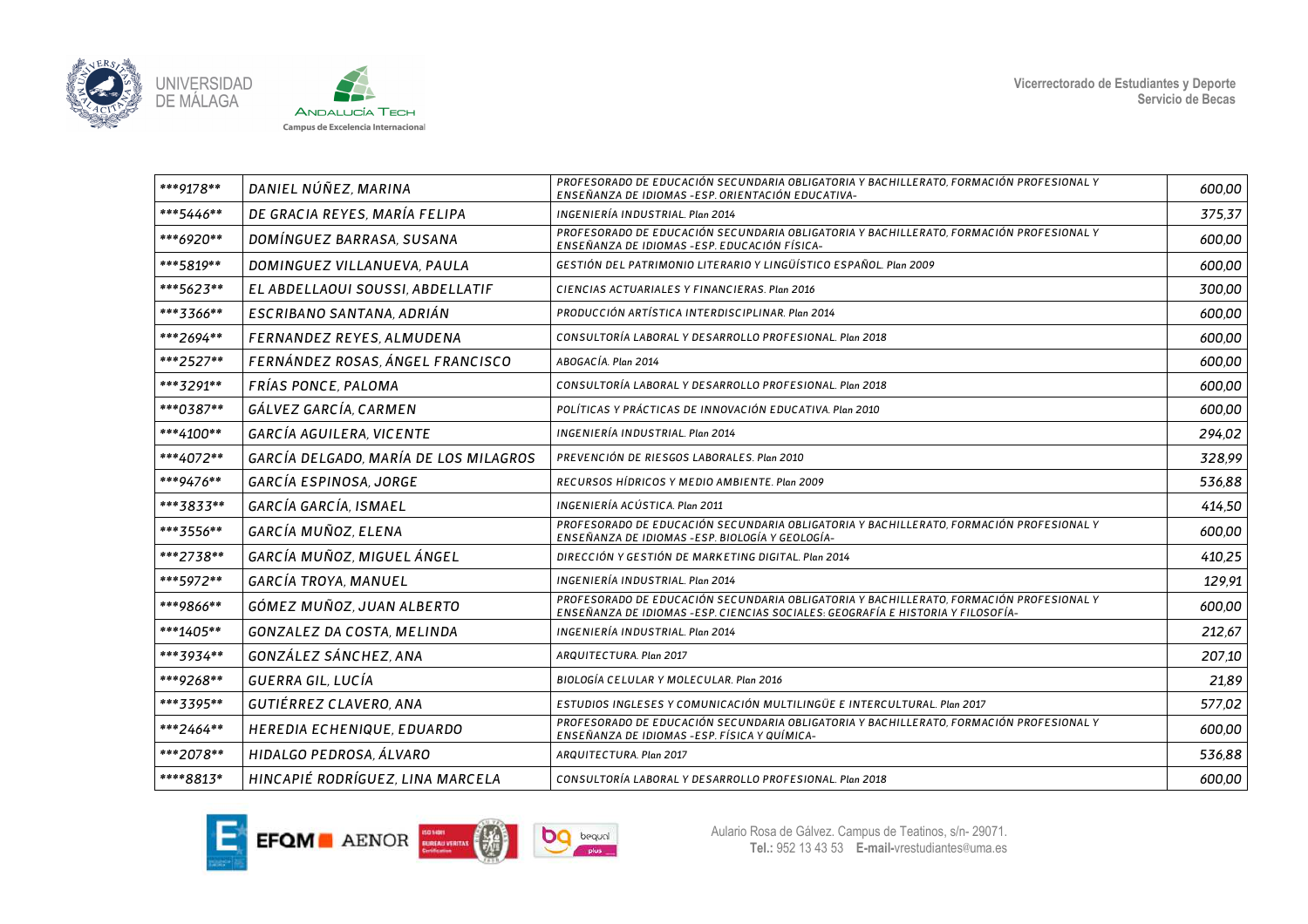



| ***2902** | IBAÑEZ ATENCIA, CYNTHIA              | CREACIÓN AUDIOVISUAL Y ARTES ESCÉNICAS. Plan 2016                                                                                                                     | 600,00 |
|-----------|--------------------------------------|-----------------------------------------------------------------------------------------------------------------------------------------------------------------------|--------|
| ***9587** | JIMÉNEZ GÓMEZ, ANA MARÍA             | INVESTIGACIÓN SOBRE MEDIOS DE COMUNICACIÓN, AUDIENCIAS Y PRÁCTICA PROFESIONAL EN EUROPA. Plan 2016                                                                    | 170,73 |
| ***2649** | LARA HURTADO, FRANCISCO JOSÉ         | INGENIERÍA INDUSTRIAL. Plan 2014                                                                                                                                      | 144,27 |
| ***6428** | LISEDAS LÓPEZ, ÁNGELA                | ASESORÍA JURÍDICA DE EMPRESAS. Plan 2009                                                                                                                              | 600,00 |
| ***7328** | LOBILLO GONZÁLEZ, BEATRIZ            | DIRECCIÓN ESTRATÉGICA E INNOVACIÓN EN COMUNICACIÓN. Plan 2016                                                                                                         | 600.00 |
| ***8029** | <b>LOPEZ ROMERO, SERGIO</b>          | COOPERACIÓN INTERNACIONAL Y POLÍTICAS DE DESARROLLO. Plan 2009                                                                                                        | 600.00 |
| ***4251** | LÓPEZ SICILIA, LAURA                 | DERECHO DE LA ORDENACIÓN DEL TERRITORIO, EL URBANISMO Y EL MEDIO AMBIENTE. Plan 2021                                                                                  | 600.00 |
| ***3616** | LUQUE ROMERO, EDUARDO                | CULTURA DE PAZ, CONFLICTOS, EDUCACIÓN Y DERECHOS HUMANOS. Plan 2009                                                                                                   | 600.00 |
| ***2071** | <b>MARIN ALCALA, IRENE</b>           | EL MUNDO IBÉRICO MEDIEVAL: HISPANIA, AL-ANDALUS Y SEFARAD. Plan 2021                                                                                                  | 600.00 |
| ***9970** | <b>MARTINEZ BARON, PEDRO</b>         | TURISMO ELECTRÓNICO: TECNOLOGÍAS APLICADAS A LA GESTIÓN Y COMERCIALIZACIÓN DEL TURISMO / E-TOURISM:<br>APPLYING TECHNOLOGY TO TOURISM MANAGEMENT AND SALES. Plan 2014 | 600.00 |
| ***9980** | MARTÍNEZ FERNÁNDEZ, MARÍA            | PLANIFICACIÓN, GOBERNANZA Y LIDERAZGO TERRITORIAL. Plan 2019                                                                                                          | 600,00 |
| ***2830** | MATA GUERRERO, MARIA AROA            | TURISMO ELECTRÓNICO: TECNOLOGÍAS APLICADAS A LA GESTIÓN Y COMERCIALIZACIÓN DEL TURISMO / E-TOURISM:<br>APPLYING TECHNOLOGY TO TOURISM MANAGEMENT AND SALES. Plan 2014 | 574,56 |
| ***8375** | MENDEZ PAVON, WENDYS KAROLINA        | DIRECCIÓN ESTRATÉGICA E INNOVACIÓN EN COMUNICACIÓN. Plan 2016                                                                                                         | 600.00 |
| ***9169** | MICHALIK TROITIÑO, MAXIMILIANO       | PROFESORADO DE EDUCACIÓN SECUNDARIA OBLIGATORIA Y BACHILLERATO, FORMACIÓN PROFESIONAL Y<br>ENSEÑANZA DE IDIOMAS - ESP. ORIENTACIÓN EDUCATIVA-                         | 600.00 |
| ***2485** | <b>MORAL SANCHEZ, ALBA</b>           | SOCIOLOGÍA APLICADA. Plan 2017                                                                                                                                        | 600,00 |
| ***1536** | MORALES BAZALO, ÁLVARO               | GESTIÓN DEL PATRIMONIO LITERARIO Y LINGÜÍSTICO ESPAÑOL. Plan 2009                                                                                                     | 256,05 |
| ***4596** | NEVA FERNANDEZ, JOSE ANTONIO         | CREACIÓN AUDIOVISUAL Y ARTES ESCÉNICAS, Plan 2016                                                                                                                     | 600,00 |
| ***9355** | ORTEGA DEL RÍO, LIDIA MARINA         | INVESTIGACIÓN E INTERVENCIÓN SOCIAL Y COMUNITARIA, Plan 2009                                                                                                          | 348,84 |
| ***7582** | PAGANO LUQUE, ALEXIA                 | CULTURA DE PAZ, CONFLICTOS, EDUCACIÓN Y DERECHOS HUMANOS. Plan 2009                                                                                                   | 583.03 |
| ***3065** | PALMA BERMÚDEZ, MIRIAM               | DESARROLLOS SOCIALES DE LA CULTURA ARTÍSTICA. Plan 2009                                                                                                               | 600.00 |
| ***8293** | PÉREZ DE YNESTROSA GARCÍA, FRANCISCO | INGENIERÍA ACÚSTICA. Plan 2011                                                                                                                                        | 410.44 |
| ***2639** | PINTO MOLERO, JESÚS                  | CONSULTORÍA LABORAL Y DESARROLLO PROFESIONAL. Plan 2018                                                                                                               | 499.83 |
| ***6059** | PORRAS ESCORIZA, SONIA               | INGENIERÍA INDUSTRIAL. Plan 2014                                                                                                                                      | 212,67 |
| ***8334** | POYATOS PÉREZ, ÁLVARO                | CONSULTORÍA LABORAL Y DESARROLLO PROFESIONAL. Plan 2018                                                                                                               | 581,09 |
| ***9899** | REDONDO CARRILLO, ANDREA             | DIRECCIÓN Y ADMINISTRACIÓN DE EMPRESAS -MBA- Plan 2009                                                                                                                | 46.17  |